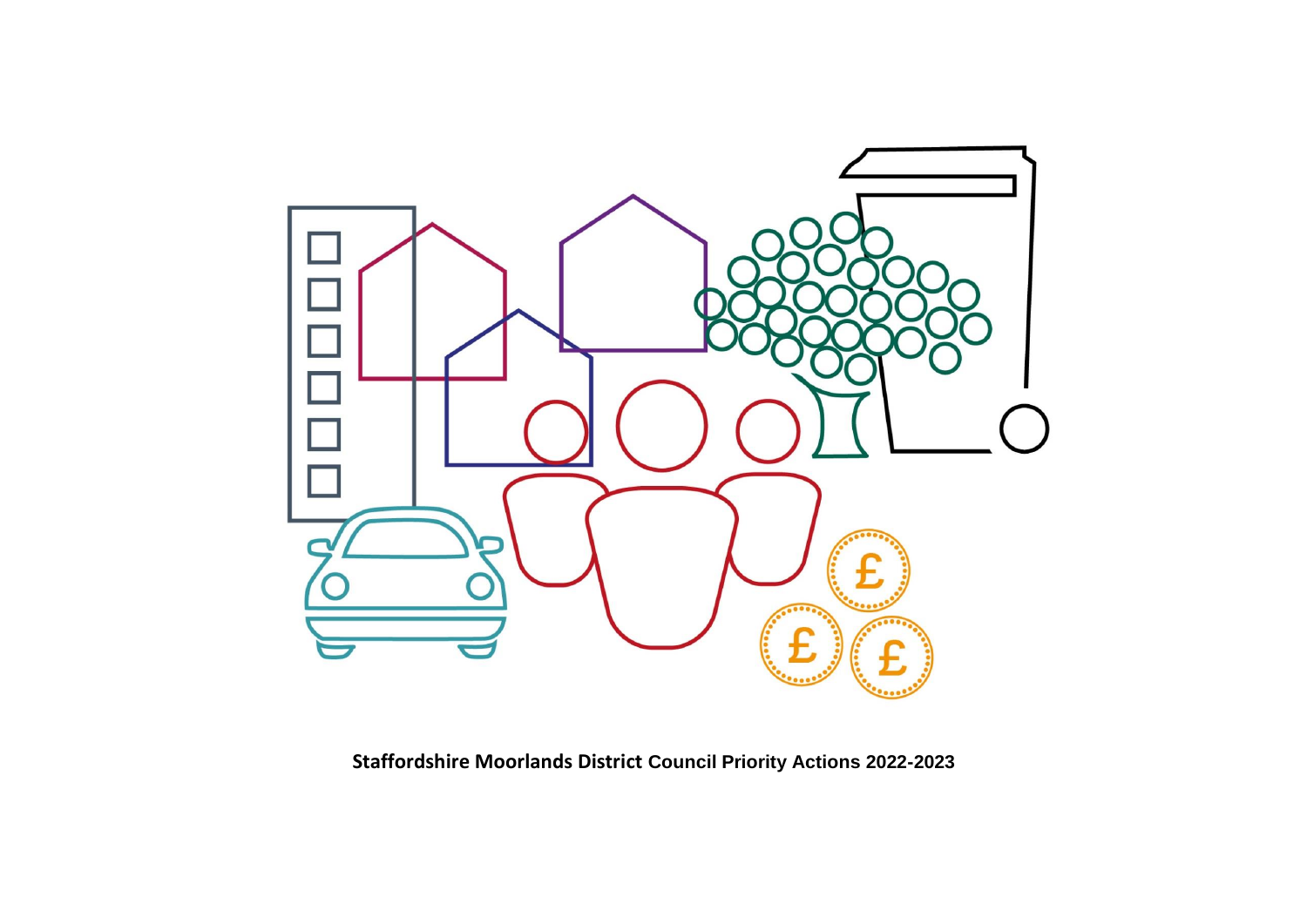The remaining Priority Actions will be monitored and reported on during 2022/2023:

## **Aim 1: Help create a safer and healthier environment for our communities to live and work**

- Develop a strategy for further development of affordable and specialist housing
- Complete the review of the CCTV system
- Develop and implement an ongoing leisure facilities improvement plan
- Develop and implement an outdoor leisure facilities improvement plan
- Develop a Private Sector Housing Strategy
- Refresh the Councils Communication Strategy
- Review the Sport and Physical Activity Strategy
- Implement the Covid 19 Community Recovery Plan

We will also monitor and report on the following Influencing Actions, which rely on effective partnership working:

• Ensuring effective health provision particularly for the elderly

## **Aim 2: To use resources effectively and provide value for money**

- Develop and implement a plan to identify new and innovative ways of generating income
- Refresh and implement the Asset Management Plan
- Develop a Joint Venture company with Norse to deliver housing repairs and facilities management
- Develop an Access to Services Strategy



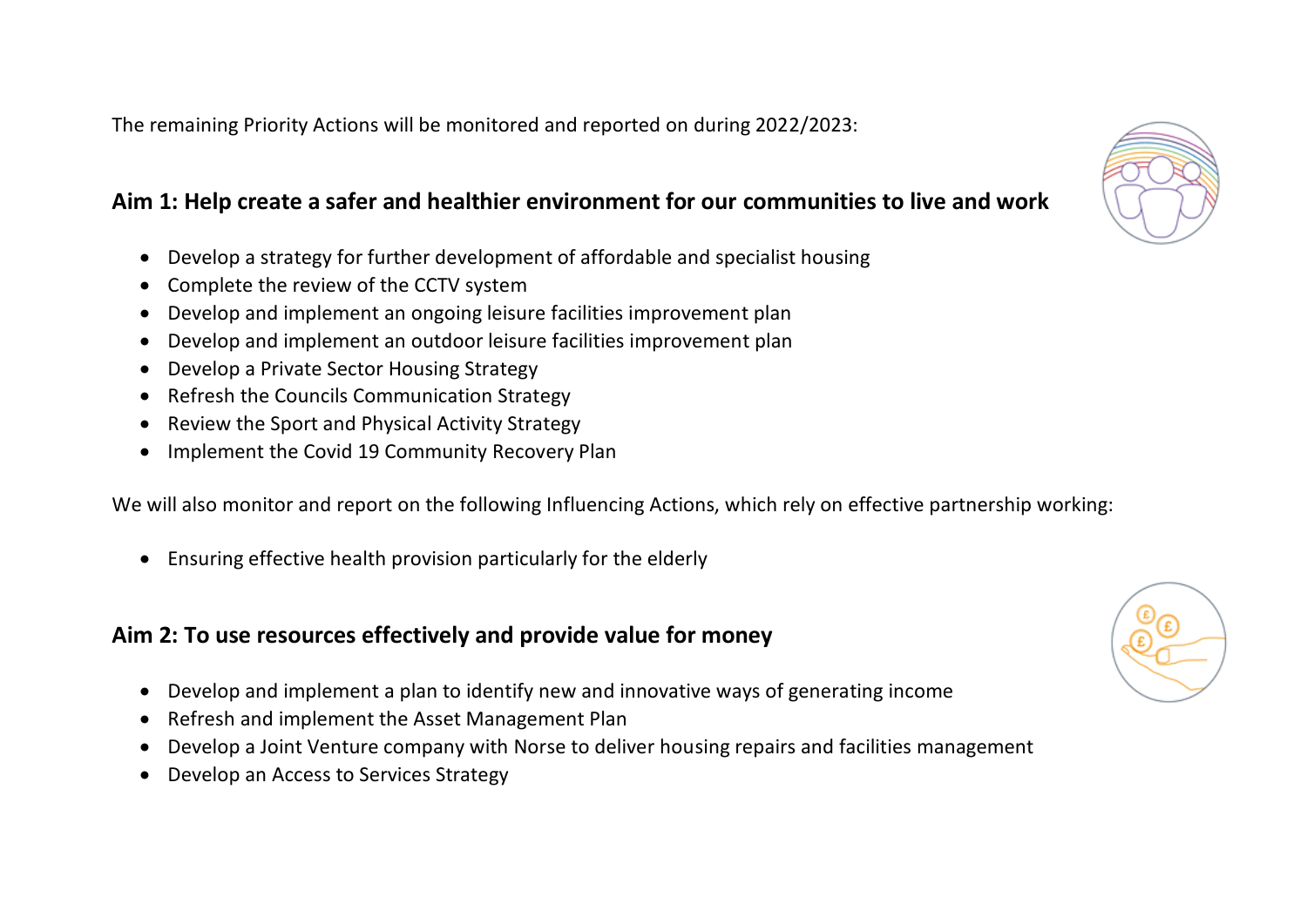- Implement the Council's Efficiency and Rationalisation Programme
- Develop a new Organisational Development Strategy
- Develop a new Procurement Strategy
- Develop a new ICT Strategy
- Implement the Covid 19 : Reinstating Service Plan; Financial Recovery Plan; Positive Legacy Plan

## **Aim 3: Help create a strong economy by supporting further regeneration of towns and villages**

OPEN

- Develop and implement plans to improve the public market operations
- Support the development of Cornhill and improved rail links
- Support the development of the former Churnet Works site in Leek
- Develop a master plan for bringing redundant mills back into use
- Implement the Council's growth strategy
- Develop a Tourism Strategy
- Implement the Covid 19 Economic Recovery Plan

We will also monitor and report on the following Influencing Actions, which rely on effective partnership working:

- Expand the Growth Deal Partnership to provide inward investment
- Support the Churnet Valley Railway with their plans to bring trains back to Leek
- Improve access and traffic flows to our town centres

## **Aim 4: Protect and improve the environment and respond to the climate emergency**